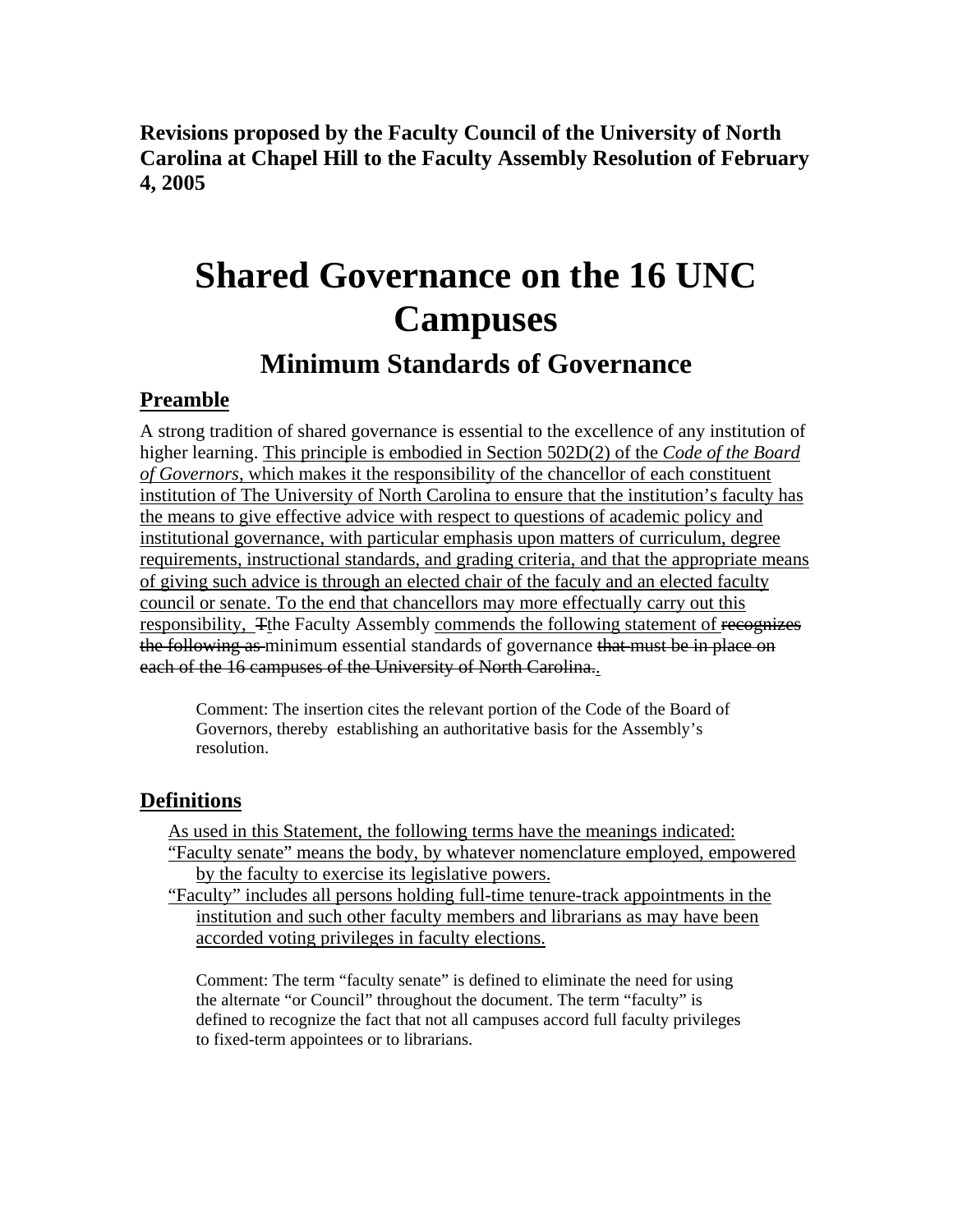#### **The Chair of the Faculty**

- There must be a chair of the faculty who may be elected either the faculty at large or by the faculty senate. Candidates shall be either self-nominated or nominated by a committee of the faculty or of the faculty senate. The chair of the faculty shall be the chief spokesperson for the faculty.
- The chair of the faculty shall be allowed release time commensurate with the duties of the office.

Comment: This new section is added to emphasize the importance of this position and to estalish the standard that both nominations and elections for the position must be under faculty control.

#### **The Faculty Senate or Council**

- 1. The faculty must be represented by an elected Ffaculty Ssenate or Council that must holds regularly scheduled meetings throughout the academic year.
- 2. With few exceptions, voting membership of the senate *e* equilibrary must be limited to elected faculty representatives.
- 3. Members of the senate/council must represent departments, colleges, schools, or comparable academic units and must be elected directly by the faculty of those units be elected by and from the academic units of the institution that initiate faculty appointments.
- 4. While it is the chancellor's prerogative to preside over the senate, it is preferable for the chancellor to delegate this privilege to the chair of the faculty, at least for those portions of meetings during which the senate is deliberating on questions of academic policy and institutional governance.
- 45. The officers of the senate/council, including its presiding officer (president or chair), must be elected by the membership of that body or by the faculty-as a wholeat large.
- 56. Procedures for the election of the senate/council's membership and officers, as well as their responsibilities and terms of office. The structure, method of election, and powers of the senate must be codified in published bylaws or other specified in a document approved by and amendable by the faculty at large or the faculty senate senate/council.
- 67. Procedures for the operation of the senate/council and its committees must be established by reference to recognized authorities such as Roberts' Rules of Order or in codified in published bylaws approved by and amendable adopted by the senate<del>/council</del>.
- 78. The senate/council must be given adequate resources to ensure effective governance, including:
	- a. an adequate budget
	- b. reasonable authority over its budget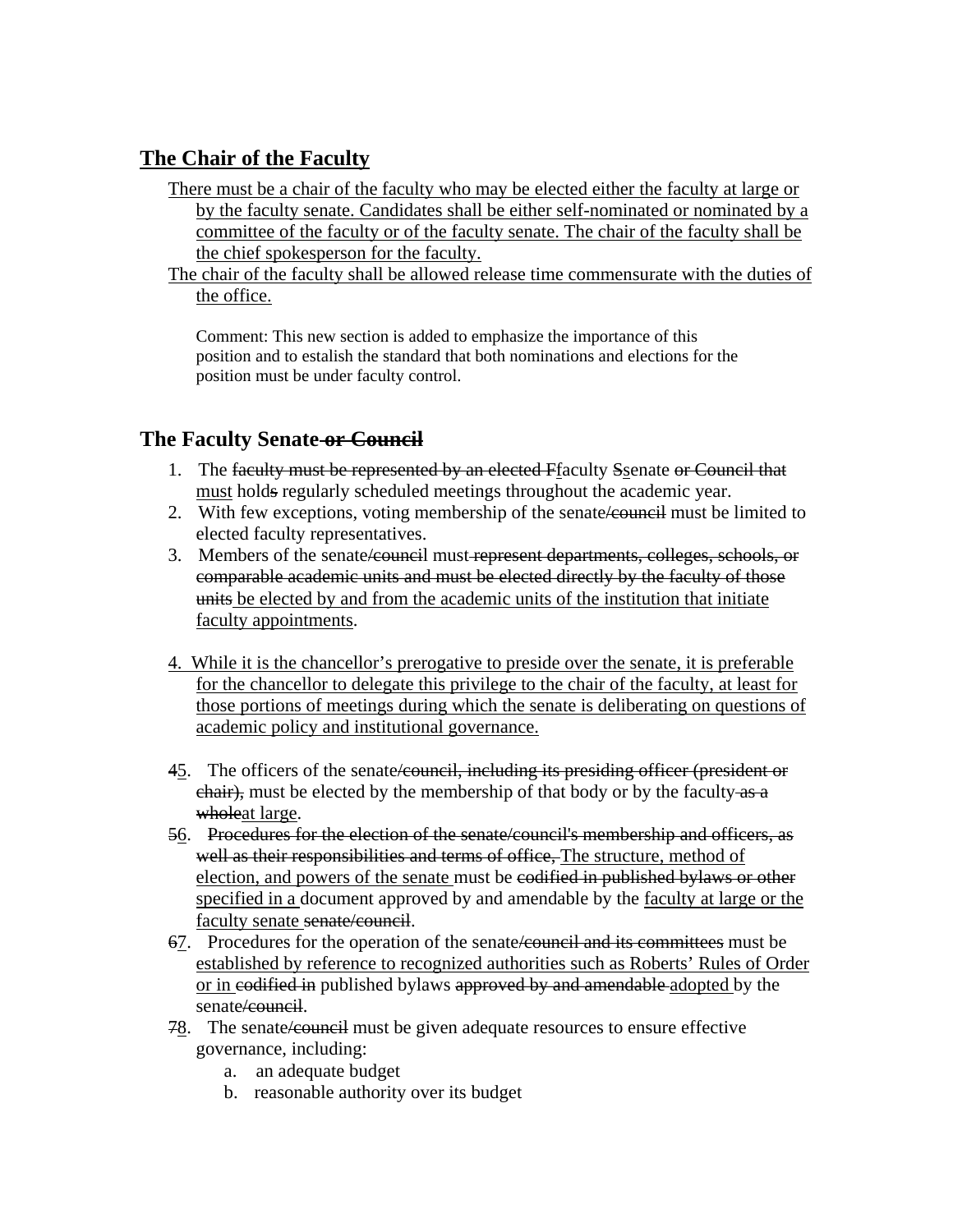- c. adequate office space
- d. adequate secretarial support
- e. appropriate release time for the chair/president

Comments:

Paragraph 2 employs the standard phrase "elected by and from" and establishes the principle that the fundamental unit of representation is that from which faculty appointments originate by whatever nomenclature known.

Paragraph 3 addresses the issue of who presides over the senate. The Code of the Board of Governors makes this a prerogative of the chancellor. The suggested revision would establish a standard that urges chancellors to delegate this prerogative at least for the "business" portion of senate meetings.

Paragraph 7 in its original form uses the term "procedures" in a way that seems ambiguous. The recommended revision makes it clear that "procedures" in this context means parliamentary procedure.

#### **Faculty Governance Responsibilities**

- 1. The responsibilities and procedures legislative and consultative powers of the faculty of faculty governance must be codified in a published governance document approved by and amendable by the faculty or their elected representatives.
- 2. The university's curriculum is primarily the responsibility of itsthe faculty. The faculty, through its elected senate/council (or through its delegated faculty committees or through elected faculty councils of its colleges and schools) acting as a committee of the whole or through representatives elected by the faculty or designated pursuant to procedures established by faculty legislation, must give approval to campus curriculare ademic policies prior to their implementation, including but not limited to the following:
	- a. graduation requirements
	- b. "basic studies"/"general education" requirements for undergraduatesthe undergraduate curriculum
	- c. the establishment, merger, or discontinuation -of all new departments, schools, and colleges
	- d. the establishment of new degree programs (including online programs)
	- e. establishment, change, or elimination of  $-$ of or substantive changes to majors
	- f. the elimination or consolidation of degree programs or departments (except in cases of declared financial exigency)
	- g. the establishment of individual new courses
	- h. campus admissions and retention policies
	- i. attendance and grading policies
	- j. grade-appeal procedures
	- k. drop/add policies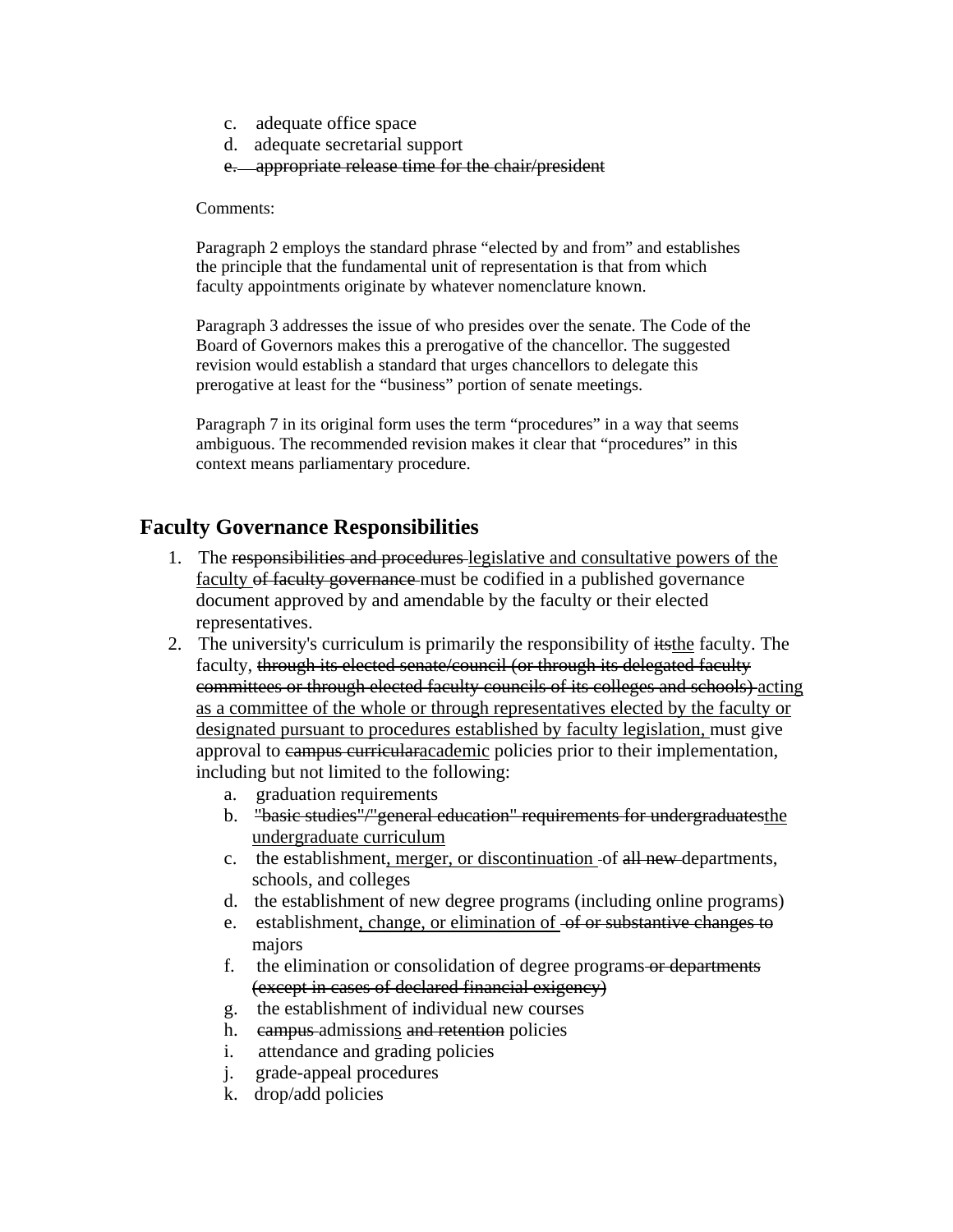- l. course-repeat policies
- m. policies for graduation with honors
- n. and policies for honors programs
- n. honor-code policies
- o. the granting of honorary degrees
- The curriculum leading to and policies with respect to the award of graduate and professional degrees shall be established by the faculties of the schools or colleges that admit and certify candidates for those degrees.
- 3. The faculty, through its elected senate/council and consistent with policies in The Code, designated representatives, must be consulted on any proposal to adopt or amend exercise authority to determine and amend campus policies of reappointment, tenure, and promotion, and of post-tenure review; all revisions to those policies, without exception, must be ratified by the senate/council. It is expected that any such proposals will be initiated by the faculty, and that full opportunity for faculty analysis and discussion will be allowed before any modifications in such proposals are adopted.
- 4. The faculty, through its elected senate/council designated representatives, must be afforded full opportunity to review and approve faculty handbooks, and academic policy manuals, and any institutional policy statements that affect the faculty's teaching, research, or conditions of employment. (and campus policies therein).
- 5. For joint committees on which the faculty is represented:
	- a. Faculty representation mustshould appropriately reflect the degree of the faculty's stake in the issue or area the committee is charged with addressing.
	- b. The faculty members of joint committees must be selected byin consultation with the elected faculty leadership or by processes approved by the senate/council.
	- 6. The granting of honorary degrees is a prerogative of the faculty. All nominees for honorary degrees shall have been approved by the faculty or its designated representatives before final approval by the board of trustees.

#### Comments:

The opening portion of Paragraph 2 is reworded for clarity and subparagraph (b) is revised to include the entire undergraduate curriculum. As currently phrased, this paragraph describes what is known at UNC-Chapel Hill as the General College, an obsolescent concept that originally covered the freshman and sophomore years.

Material concerning pertaining to academic policies in graduate and professional degree programs is added, establishing the principle that those policies are the responsibility of the particular school or college faculty rather than the faculty as a whole.

Paragraph 3 is extensively revised. The faculty at UNC-Chapel Hill does not claim "authority to determine and amend" the Trustee Tenure Regulations. We do expect that initial adoption of such regulations will be undertaken in close collaboration with the faculty, that the text of the document and any subsquent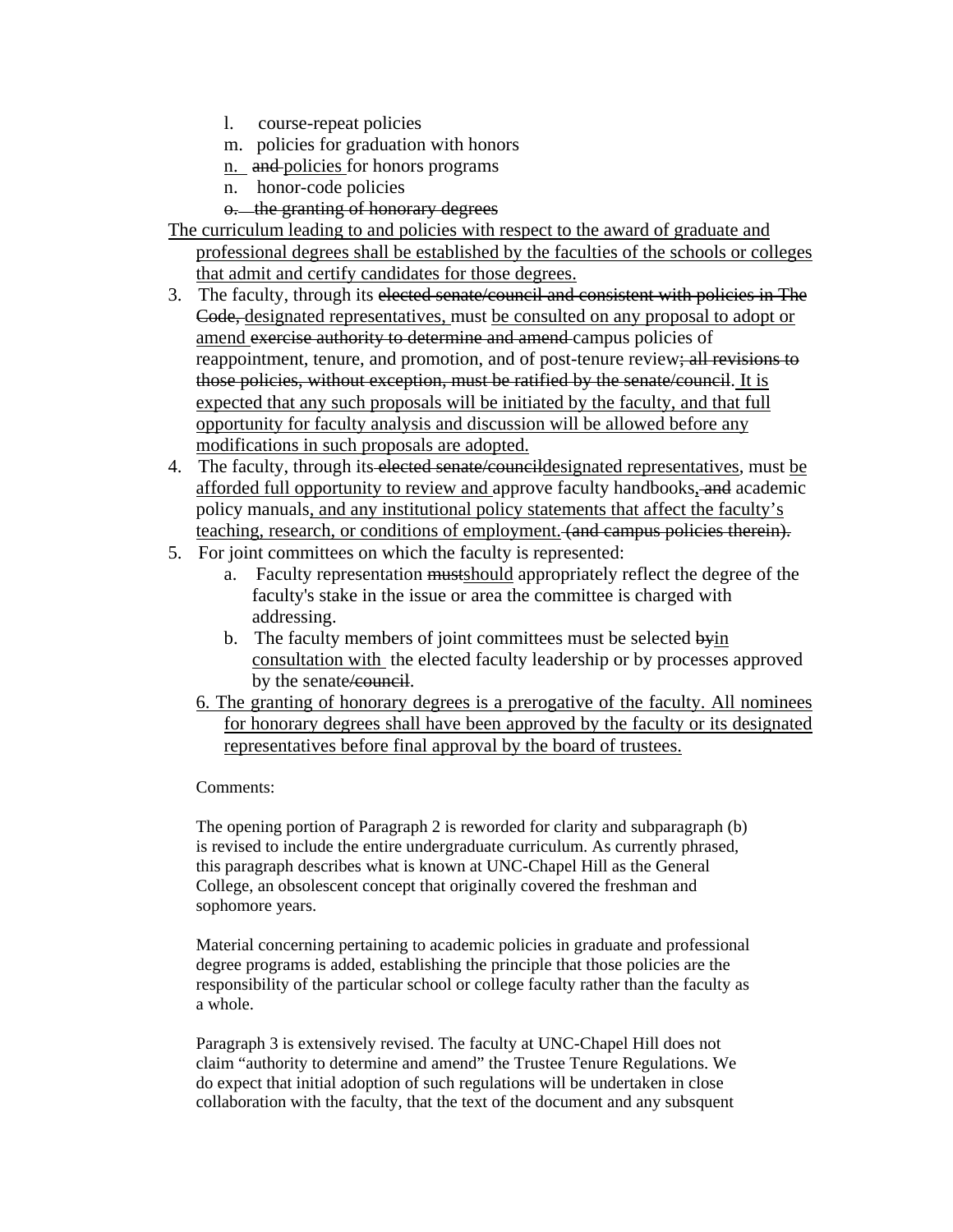amendments to it will be initiated by the faculty, and that the faculty will be afforded the opportunity for full analyhsis and discussion of any changes that the trustees desire to make in the text as presented by the faculty's representatives.

Paragraph 4 is reworded to broaden its coverage to include any formal policies that affect teaching, research, or working conditions.

New paragraph 6 reiterates the faculty's historic claim of the prerogative of awarding honorary degrees, a prerogative that was recognized by statute before the revision of Chaper 116 of the General Statutes following the 1971 reorganization of The University.

#### **Administration-Faculty Collegiality**

- 1. A collegial, candid, and cooperative relationship should exist between the administration and the faculty. When requested, administrators should report to appear before the the senate/council and respond to questions.
- 2. Except on rare occasions, It is expected that senior administrators should will uphold the decisions of the senate <del>/council</del> in areas in which the faculty has primary responsibility, such as curriculum and tenure/promotion policies.
- 3. The chancellor and other senior administrators should consult in a timely way and seek meaningful faculty input on issues in which the faculty has an appropriate interest but not primary responsibility, including but not limited to the following:
	- a. the university mission, emphases, and goals
	- b. budget
	- c. campus master plan or strategic plan
	- d. building construction
	- e. enrollment growth
	- f. tuition policy
	- g. student discipline
	- h. intercollegiate athletics
	- i. faculty and staff benefits
	- j. libraries and other research facilities
- 4. The chancellor should effectively advocate the principles of shared governance to the Board of Trustees.
- 5. The chancellor should typically sustain the recommendations of faculty tenure, hearings, and grievance committees.
- 6. When the chancellor acts against the recommendations of such committees, the chancellor should meet with the committee or otherwise adequately communicate the reasons for not sustaining its recommendations.
- 7. The Board of Trustees should exercise due respect for the governance prerogatives of the faculty.
- 8. The faculty should participate meaningfully in the selection of academic administrators (through membership on search/hiring committees and the opportunity to meet and comment on "short-listed" candidates before hiring decisions are made).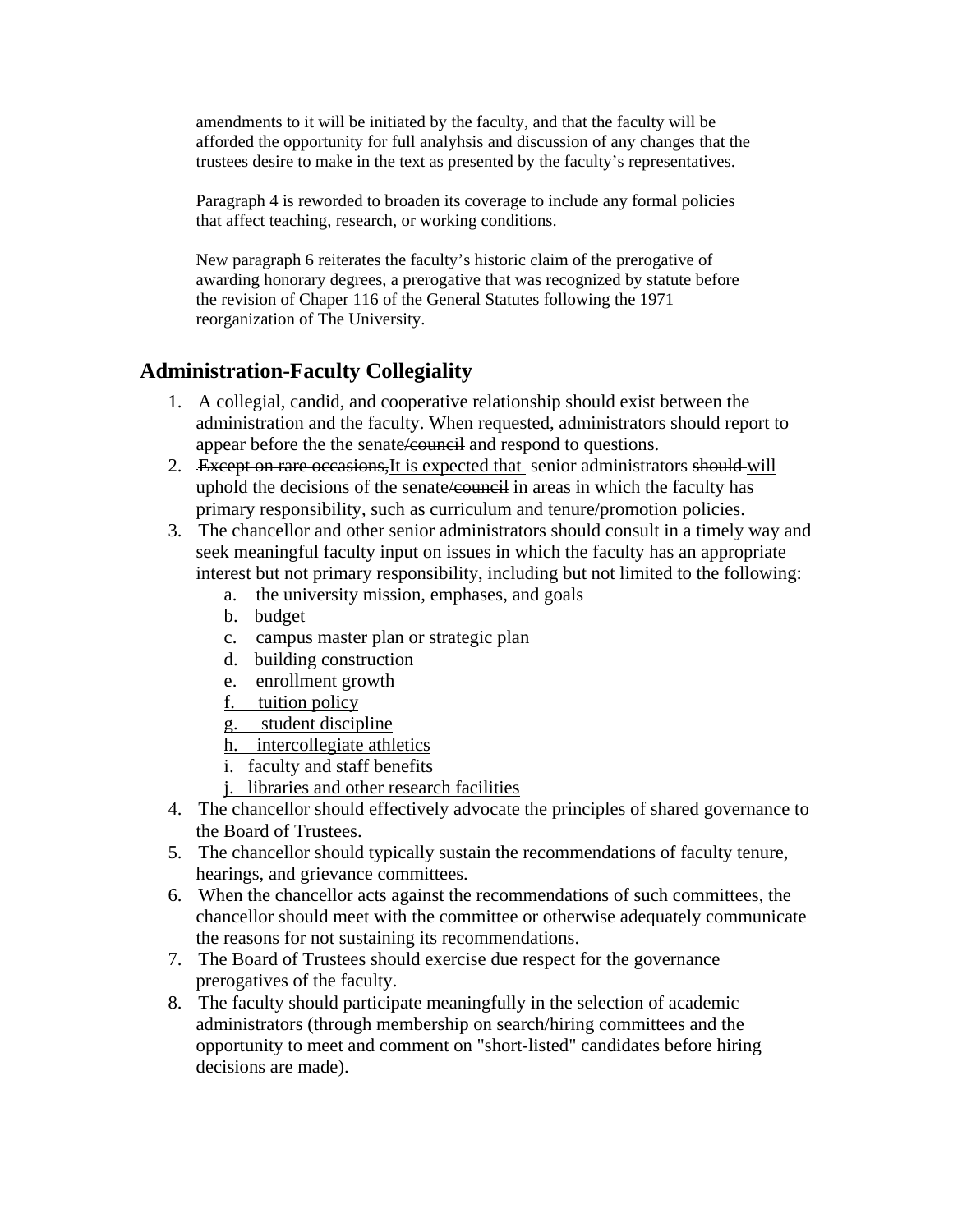- 9. The professorial-rank faculty of each department should approve the appointment and reappointment of its department head/chairperson. The faculty of each college, school, or department should be consulted in the appointment or reappointment of the dean or department chair either through majority membership on the search or evaluation committee or by direct consultation with the appointing administrator either in person or by other means approved by the faculty senate.
- 10. The professorial-rank faculty of each department should approve the term of office of its department head/chairperson. The term of appointment of academic deans and department chairs should not exceed five years. If appointed for an indefinite term, an academic dean or department chair should be formally evaluated for continuation in office not less frequently than every five years.
- 11. Each full-time faculty member should regularly evaluate the performance of senior administratorsThe chancellor or provost should establish effective procedures that enable members of the faculty having voting privileges to regularly evaluate the performance of senior administrators. This evaluation should be in addition to and independent of the mandated period evaluation of administrators by the chancellor or the board of trustees.
	- a. The faculty's evaluation of administrators should be in addition to and independent of the mandated periodic evaluation of administrators.
	- b. Administrators evaluated by faculty should include the chancellor, the provost, the faculty member's college/school dean, and the faculty member's department head/chair.
	- c. The faculty should determine the questions and format of the faculty evaluations of senior administrators.
	- d. The results of these evaluations should be made available, at a minimum, to the person evaluated and to that person's immediate supervisor.

#### Comments:

Paragraph 1 is reworded to establish the expectation that chancellors and other administrations will appear in person before the senate upon request.

Paragraph 2 is reworded to drop the suggestion that that senior administrators may disregard senate decisions in the areas listed, even though such instances may be "rare."

Paragraph 3 is amended to add five areas of importance.

Paragraphs 9 and 10 are revised to base the standard of evaluation on effective consultation with the faculty, rather than formal approval of administrative appointments. The appointment of deans is a prerogative of the provost, and the appointment of department chairs is a prerogative of the dean of colleges or schools organized in departments. At UNC-Chapel Hill, the faculty expects to be consulted in the appointment of academic deans by being significantly represented on the search committee. Normally, we expect that a majority of the members of the search committee will be faculty members. Our Faculty Code establishes the principle that the chancellor should consult the Chancellor's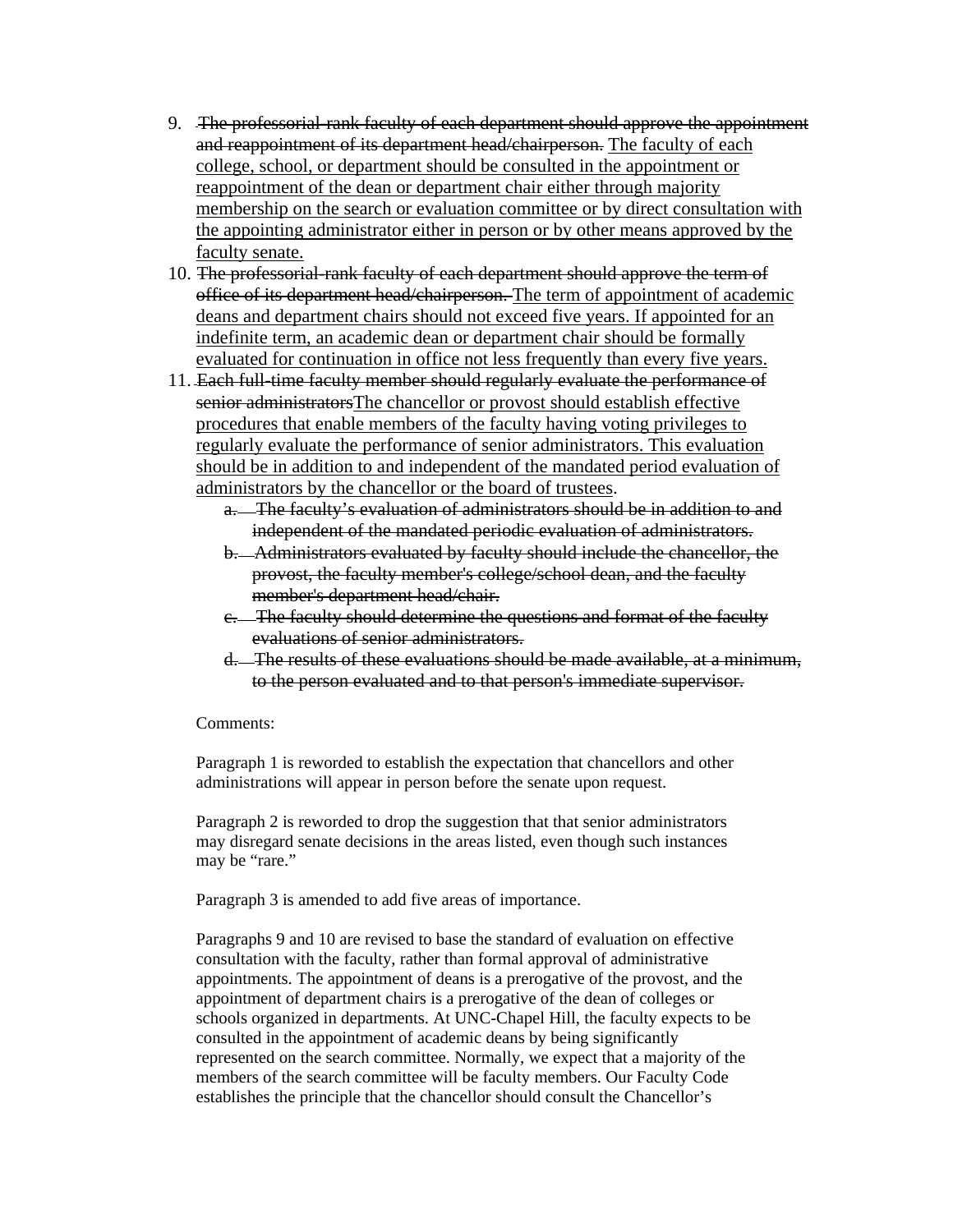Advisory Committee (a body elected by the faculty at large) in appointing all deans and vice chancellors, but there is no expectation that these appointments will be "approved" by the the faculty of the college or school concerned or any subset of that faculty. Expectations of faculty involvement in appointment of department chairs varies widely across the institution. In the College of Arts and Sciences, the faculty expect that department chairs will be appointed for five-year terms in close consultation with all of the department's faculty. Although there is no rule as to longevity, it has been unusual in recent years for a department chair to serve for more than one term. By contrast, appointment of department chairs in the School of Medicine is for an indefinite term, and chairs often serve for many years. Insofar as our campus is concerned, the UNC-Chapel Hill Faculty Executive Committee would prefer to see these paragraph revised to establish the broad, general principle that the faculty expects to be afforded effectual means of consultation in the selection of academic deans and department chairs.

Paragraph 11 is revised to establish a broad principle without going into detail. We suggest that the burden of providing for faculty evaluation of administrators be cast on the chancellor.

### **Noncompliant Campuses**

It is the responsibility of the faculty of each campus to advocate, seek, and monitor the campus's adherence to the Minimum Standards of Governance. When a campus is not in compliance with one or more standards, faculty should seek resolution through processes at the campus level. However, when the faculty's sustained efforts to secure compliance have not been successful, the faculty, either through its senate *k*ouncil or by the action of one or more faculty members, is encouraged to consult with the officers of the Faculty Assembly who will assist the faculty in bringing the matter to the attention of the President for redress.

In cases that, in the judgment of the Assembly's officers, may constitute serious noncompliance, the Assembly's officers may authorize appointment of an ad hoc panel to investigate and prepare a report. The members of an investigating panel are faculty members from other campuses who have no previous involvement in compliance issues on that campus. The panel is asked to visit the campus alleged to be noncompliant, to meet with parties in the faculty and administration, and to prepare a report for submission to the Assembly's Governance Committee. The investigating panel's draft report recounts the facts of the case and sets forth conclusions as to whether the campus is in compliance with the Minimum Standards of Governance. The Governance Committee may call for revision of the report prior to its release.

The Governance Committee sends the revised text to the principal parties for their corrections and comments. The responses are taken into account in preparing the final text for presentation to the Assembly. If it deems that the campus is neither compliant nor working to achieve compliance, the Governance Committee may seek the good offices of the Office of the President in achieving a resolution. Finally, if all efforts fail, the Governance Committee may recommend that the Faculty Assembly censure the